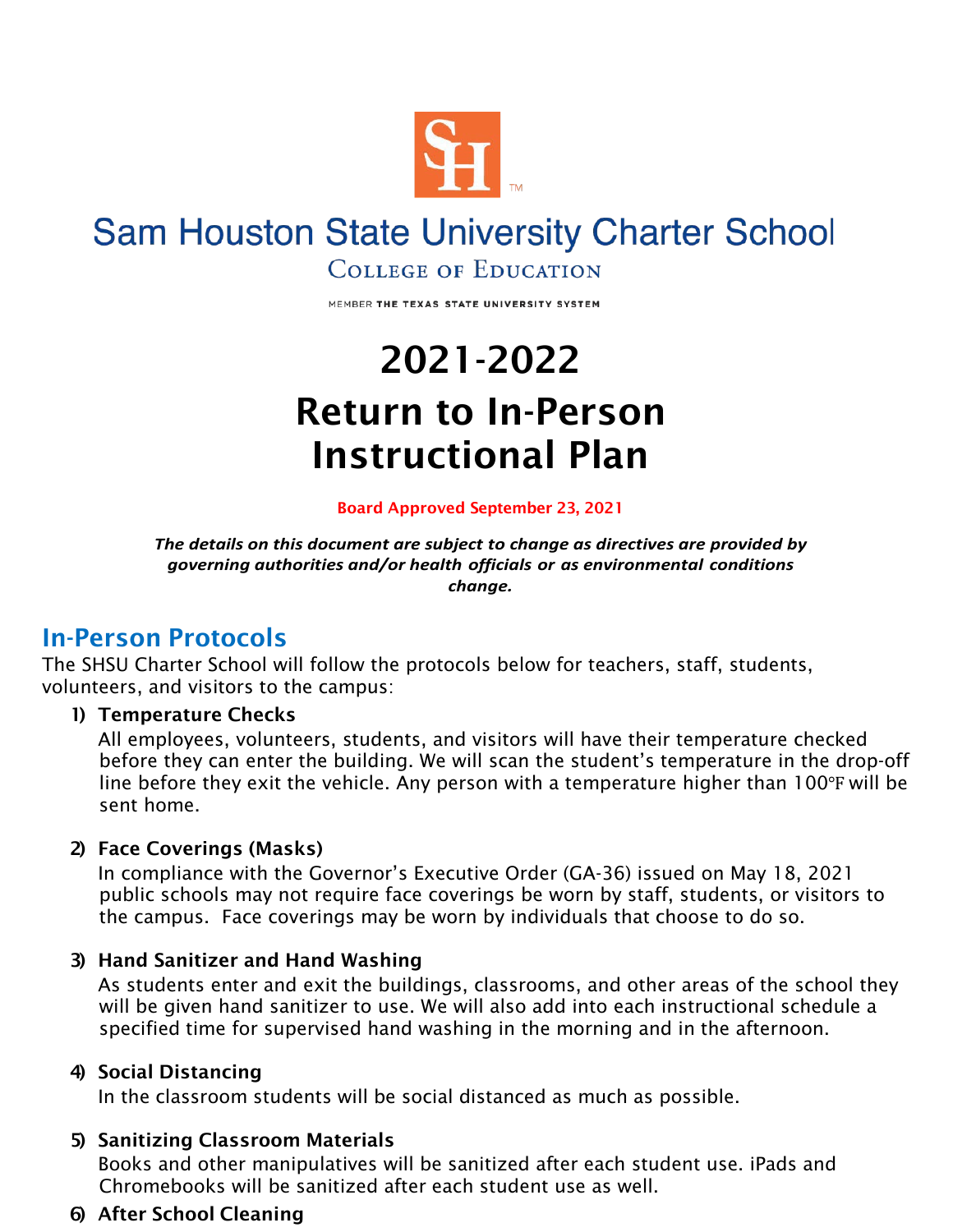Each owner of the buildings understands the importance of deep cleaning all school areas at the end of the day.

## Prevention and Response to COVID-19

PREVENT: Practices to Prevent the Virus from Entering the School

*Screening Questions for COVID-19 Before Campus Access*

EMPLOYEES: The SHSU Charter School will require teachers and staff to self-screen for COVID-19 symptoms before coming onto campus each day. The self-screening should include teachers and staff taking their own temperature. Teachers and staff must report to the SHSU Charter School administration if they themselves have COVID-19 symptoms or are labconfirmed with COVID-19, and, if so, they must remain off campus until they meet the criteria for re-entry as noted below. Additionally, they must report to the SHSU Charter School administration if they have had close contact with an individual who is lab-confirmed with COVID-19, and, if so, must remain off campus if they have not been fully vaccinated until they are tested and cleared return to work.

#### (SECTION A)

Governor Abbott released Executive Order GA-38 regarding confirmed COVID cases and Close Contact with COVID cases in public school.

LAB CONFIRMED CASE: The Executive Order mandates that all confirmed cases must quarantine according to the protocols in our Return to In-Person Instruction Plan (Section B). Parents must ensure they do not send a child to school if the child has COVID-19 symptoms or is lab-confirmed (PCR) with COVID-19. The SHSU Charter School does not accept "at home" COVID tests.

CLOSE CONTACT: The Executive Order did change the protocols for Close Contact quarantines. Parents may choose from one of the following options below:

- a) Continue to send your child to school if the child is not exhibiting any symptoms, OR
- b) Parents can opt to keep their students at home for a quarantine period as outlined below:
	- 1) Quarantine can end on Day 10 after close contact without testing
	- 2) Quarantine can end on Day 7 after negative test result
- c) Students who have had Close Contact with a lab-confirmed case will have their absences excused during the quarantine period. Parents may choose to quarantine siblings of those students who have had close contact with a lab-confirmed case, but those absences during a quarantine period cannot be excused unless the sibling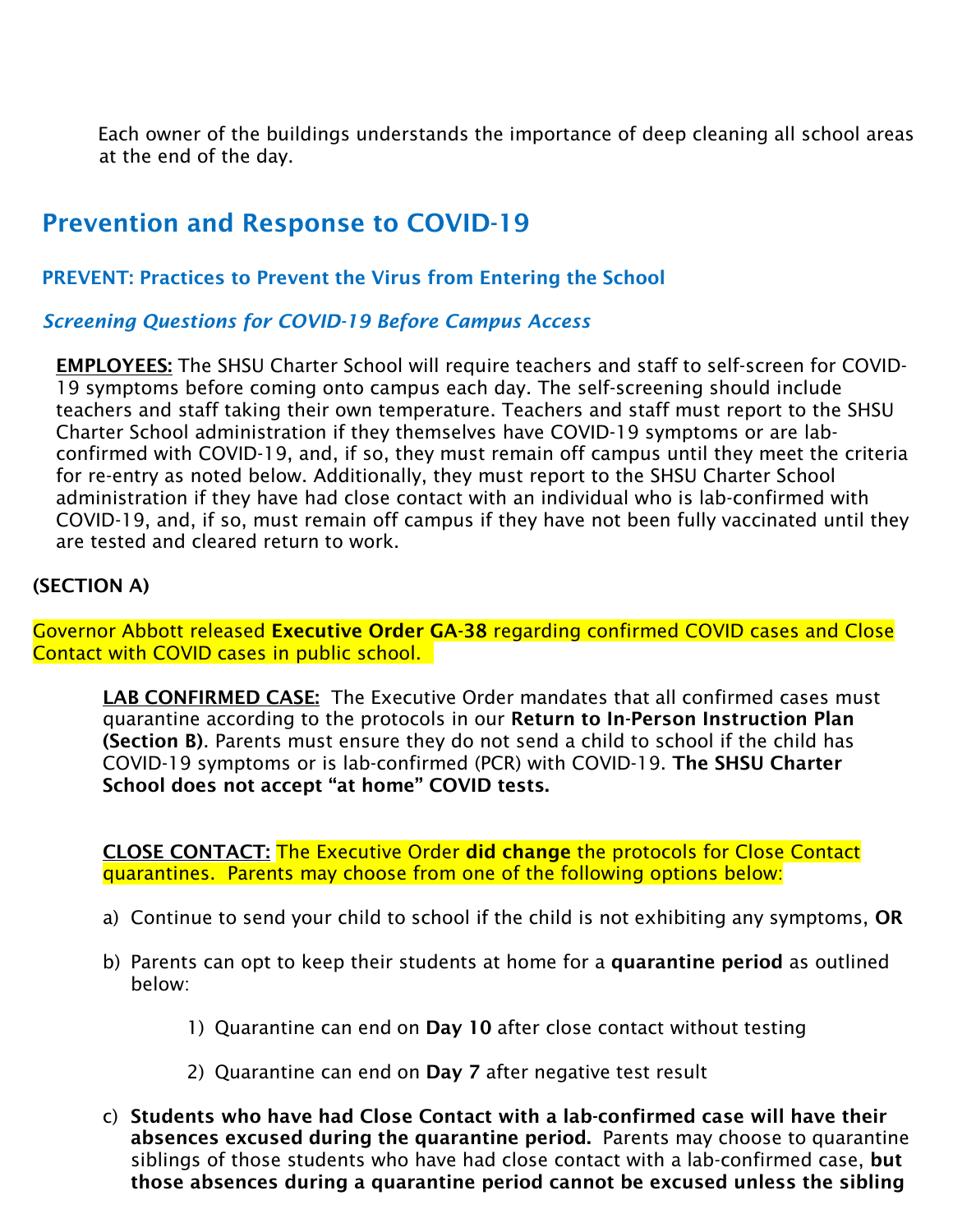#### develops symptoms during the quarantine period.

- d) NEW Due to updated Health Guidance from TEA on September 17, 2021, the SHSU Charter School highly recommends students who have had household-based close contact with lab confirmed positive COVID cases to stay at home during the recommended Close Contact quarantine period if the campus is located in an area with high or rising COVID Case rates.
- 1) VOLUNTEERS: Before volunteers and visitors are allowed onto campuses, the SHSU Charter School will screen all volunteers and visitors to determine if they have COVID-19 symptoms or are lab-confirmed with COVID-19, and, if so, they must remain off campus until they meet the criteria for re-entry as noted below.

#### *Individuals Confirmed or Suspected with COVID-19*

#### (SECTION B)

Any individuals who themselves either: (a) are lab-confirmed (PCR) to have COVID-19; or (b) experience the symptoms of COVID-19 must stay at home throughout the infection period, and cannot return to campus until the SHSU Charter School staff screens the individual to determine all the below conditions for campus re-entry have been met:

#### o In the case of an individual who was diagnosed with COVID-19, the individual may return to school when all three of the following criteria are met:

- i. at least one day (24 hours) has passed since recovery (resolution of fever without the use of fever-reducing medications);
- ii. the individual has improvement in symptoms (e.g., cough, shortness of breath);
- iii. at least ten days have passed since symptoms first appeared.

o In the case of an individual who has symptoms that could be COVID-19 and who is not evaluated by a medical professional or tested for COVID-19, such individual is assumed to have COVID-19, and the individual may not return to the campus until the individual has completed the same three-step set of criteria listed above.

o If the individual has symptoms that could be COVID-19 and wants to return to school before completing the above stay at home period, the individual must either (a) obtain a medical professional's note clearing the individual for return based on an alternative diagnosis or (b) obtain an acute infection tests at an approved COVID-19 testing location found at <https://tdem.texas.gov/covid-19/> that comes back negative for COVID-19.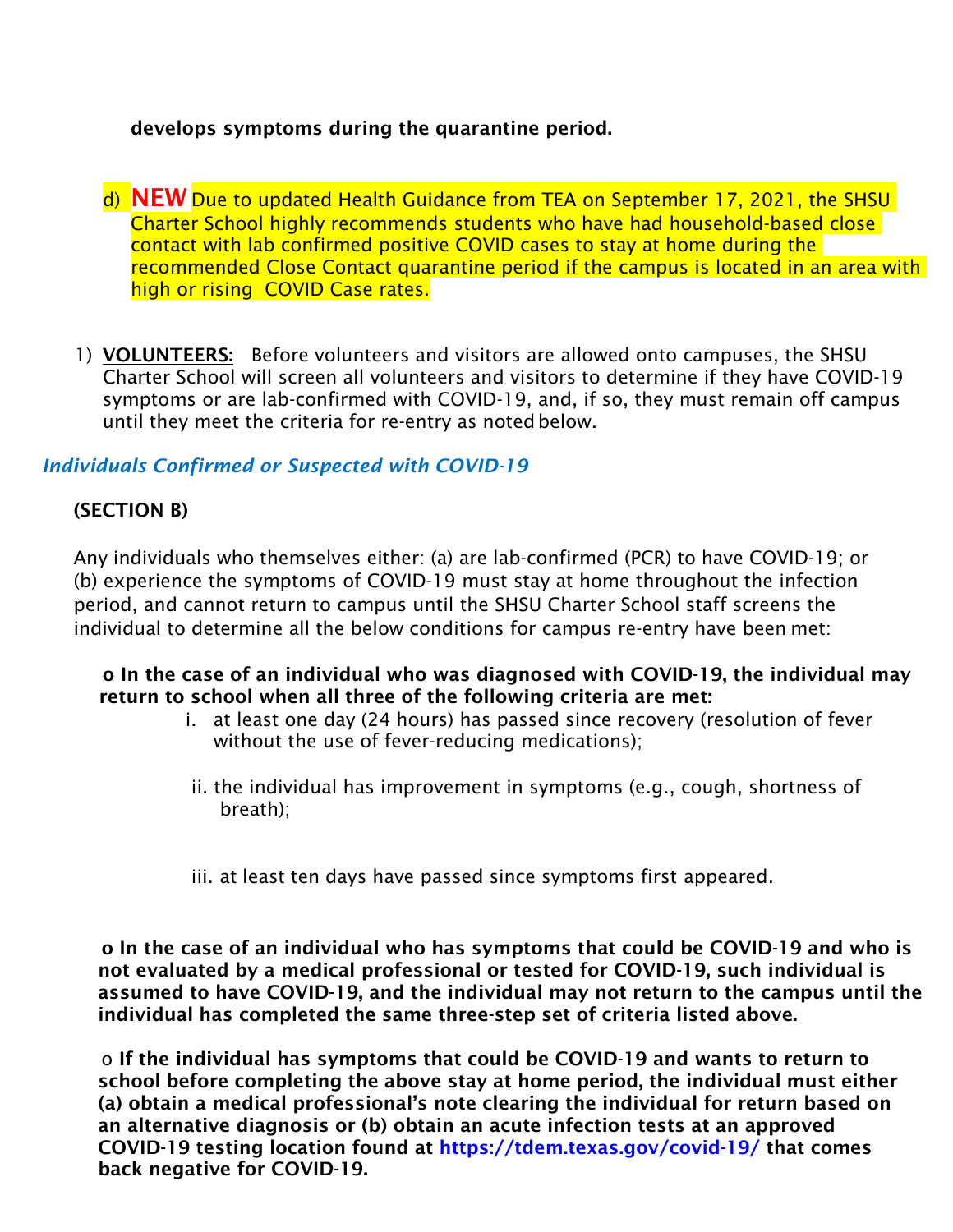#### \*The SHSU Charter School does not accept "at home" COVID tests.

#### *Identifying Possible COVID-19 Cases on Campus*

o The SHSU Charter School will immediately separate any student who shows COVID-19 symptoms while at school until the student can be picked up by a parent or guardian.

o The SHSU Charter School will clean the areas used by the individual who shows COVID-19 symptoms while at school (student, teacher, or staff) as soon as is feasible.

o Students who report feeling feverish will be given an immediate temperature check to determine if they are symptomatic for COVID-19.

#### RESPOND: Practices to Respond to a Lab-Confirmed Case in the School

#### *Required Actions if Individuals with Lab-Confirmed Cases Have Been in a School*

1. If an individual who has been in a school is lab-confirmed to have COVID-19, the SHSU Charter School will notify its local health department, in accordance with applicable federal, state, and local laws and regulations, including confidentiality requirements of the Americans with Disabilities Act (ADA) and Family Educational Rights and Privacy Act (FERPA).

2. The SHSU Charter School will close off areas that are heavily used by the individual with the lab-confirmed case (student, teacher, or staff) until the non-porous surfaces in those areas can be disinfected, unless more than 7 days have already passed since that person was on campus.

3. Consistent with school notification requirements for other communicable diseases, and consistent with legal confidentiality requirements, the SHSU Charter School will notify all teachers, staff, and families with direct contact to an individual with a lab-confirmed COVID-19 case.

#### COVID-19 Symptoms

In evaluating whether an individual has symptoms consistent with COVID-19, consider the following questions:

#### *Have they recently begun experiencing any of the following in a way that is not normal for them?*

o Feeling feverish or a measured temperature greater than or equal to 100.0 degrees Fahrenheit

- o Loss of taste or smell
- o Cough
- o Difficulty breathing
- o Shortness of breath
- o Fatigue
- o Headache
- o Chills
- o Sore throat
- o Congestion or runny nose
- o Shaking or exaggerated shivering